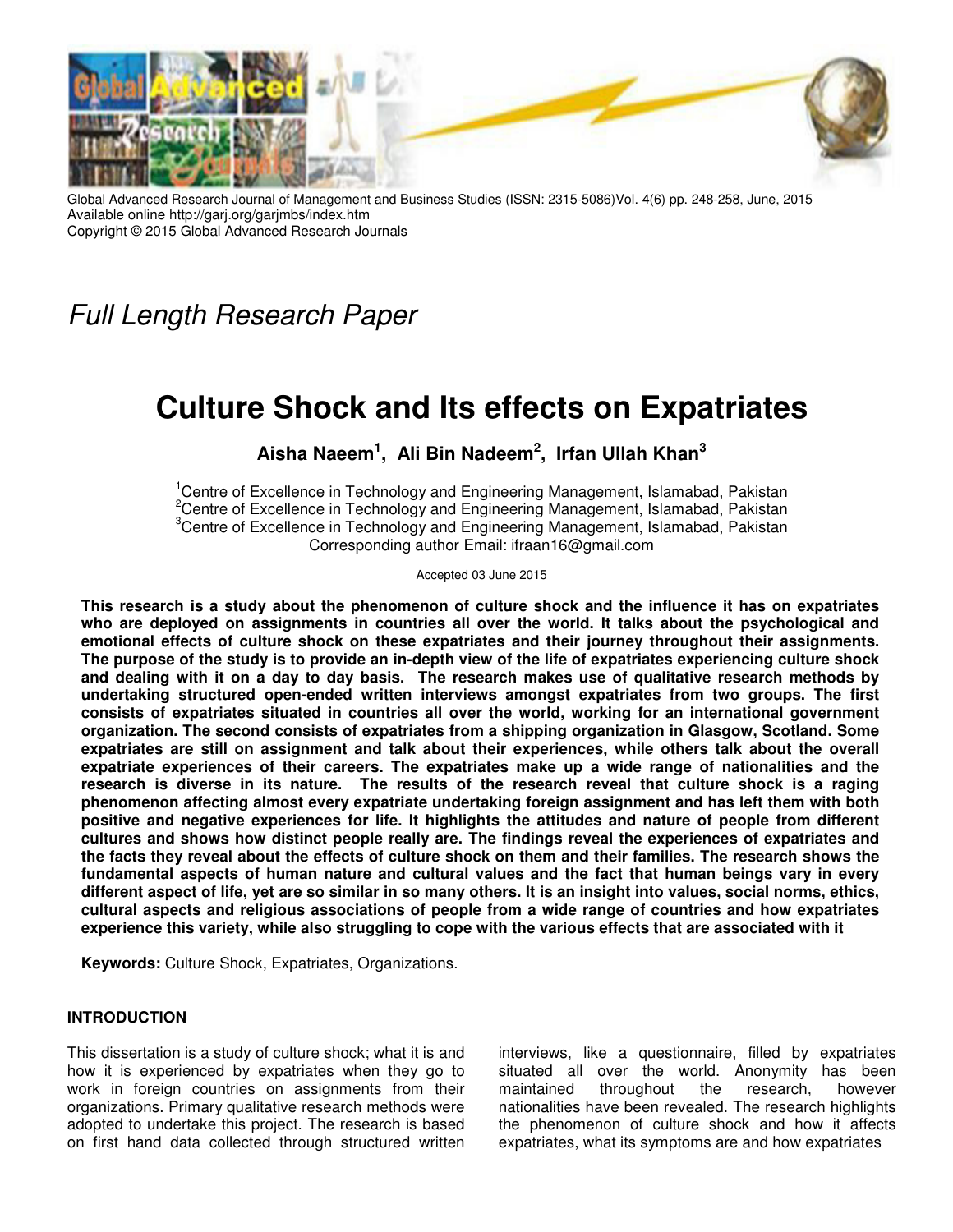say it influences their daily life and that of their families while they are abroad.

The dissertation aims to project the facts surrounding the phenomenon of culture shock which is a sort of enigma to everyone. The literature contains rich facts about how and why this phenomenon happens and why it is so damaging and leaves behind after-effects which are hard to deal with. Expatriates are usually the most prone to culture shock because their assignments are of the nature that require them to travel extensively to foreign countries and live and work with people from different cultures, languages and backgrounds. A vast diversity of nationalities participated in this research. Expatriates belonged to diverse countries like Indonesia, Macedonia, South Africa, Mexico, France and Turkey, to name just a few. Also, a number of diverse countries like Uruguay, Bangladesh, Afghanistan, Mongolia and Kenya served as the host countries for these expatriates.

The research has also looked into the effects of culture shock on the families of expatriates. The expatriates interviewed say that their spouses and children are equally affected by cross-cultural transfers and they often face many difficulties in adjusting. The literature devotes a major part of research that talks about the effects of culture shock on the families of expatriates. The interview questions seek to promote this aspect as well, by asking expatriates, aiming to find out the proportion of families out there, facing this reality.

## **Literature Review**

#### **Expatriates And Organizations**

Expatriates usually differ from other people who travel such as tourists or migrants, in the length of time and reasons of travel (Cieri, Dowling and Taylor, 1991). Expatriates usually spend between six months and five years at a place, with the intention to return home and they normally have a motive or a purpose for being in a specific country in the first place (Furnham, 1988).

One of the challenges organizations face as they try to remain competitive in an increasing global economy, is the transfer of expatriates into foreign assignments (Sims and Schraeder, 2004). Most of the literature focuses on the competencies of expatriate managers (French, 2010). Intercultural or cross-cultural competence has evolved as an area for study within business and management literature since 2000, even though some contributions evolved a few decades ago. The global nature of business involves such competencies; the trend has resulted in many employees working in international assignments and particularly managers being sent on assignments abroad. According to Williams, Howe-Walsh, Scott and Brown (2009), companies use international assignments for the following reasons:

There might be vacancies in a foreign subsidiary and a company might dispatch an international assignee to fill that vacancy.

International assignments are important as they serve a purpose of developing global competencies within a management team so that a company can achieve and strengthen competitive advantage. These assignments also enhance the career prospects of individuals, thus ensuring that the goals of both the expatriate and the organization are met.

• Assignments help in the process of knowledge transfer within a company. This may involve the expatriate transferring knowledge to a subsidiary.

## **Culture Shock**

The term 'culture shock' was coined by the anthropologist Oberg in 1960, who explained the symptoms and the process of adapting to a new and different culture (Marx, 2001). Oberg wrote his article based on his own observation of expatriate Americans (Mumford, 1998). Working in a new culture can produce a number of reactions, including confusion, anxiety, frustration, exhilaration, isolation, inappropriate social behavior and even depression. The experience of a new culture can be viewed as an unpleasant or unwelcome surprise or shock, which comes about when a person's expectations do not coincide with the reality.

Following Oberg, other researchers have tried to redefine the term culture shock. Guthrie (1975) prefers to use the term 'culture fatigue' from studies of American Peace Corps volunteers. Smalley (1963) focuses on the difficulties in communication, hence the term 'language shock', Byrnes (1966) focuses on 'role shock' and Bock (1970) describes culture shock as an anxiety reaction due to not being able to understand, control or predict the behavior of other people.

Reviewing these different meanings, Taft (1977) talks about six different aspects of culture shock: Strain; felt due to the efforts to adapt in a foreign culture; Sense of loss and deprivation related to friends, status and professions; rejection by the people of the new culture or rejecting them; confusion in identity, values and roles; anxiety, leading up to even disgust about various foreign practices; feeling helpless when not being able to cope with the new atmosphere. This concept of culture shock seems to be the best available consensus and has also been endorsed by Furnham and Bochner (1986). At the most basic level, culture shock is embedded within uncertainty. Upon the arrival of expatriates in the new culture, there is a general uncertainty regarding acceptable or unacceptable behavior. As they stay within that culture, there is a realization that certain behavior which is considered acceptable in their home culture might not be acceptable in the host culture and certain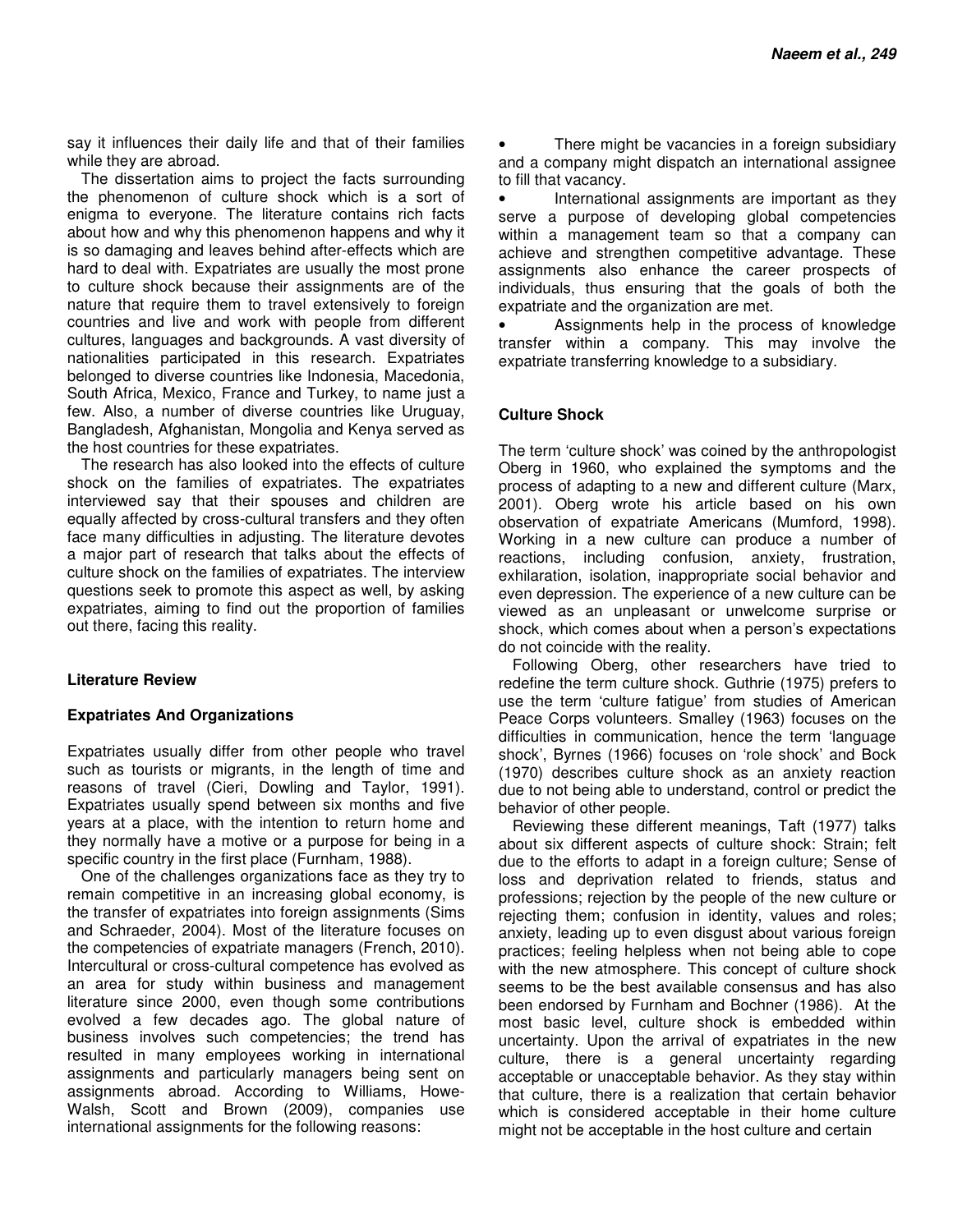behavior which is considered inappropriate or even offensive in their home culture might be acceptable in the host culture (Black and Gregerson, 1991). According to Black et al. (1991), this is something very important because when an expatriate or any individual as a matter of fact, leaves a familiar environment and enters an unfamiliar one, old habits and routines are uprooted and disturbed, hence creating a psychological uncertainty. This brings about a desire to reduce the uncertainty intrinsic in the new environment, specifically regarding behavior that might be required or expected. Certain factors increase or decrease uncertainty, also prompting an increase or decrease in culture shock (Sims and Shraeder, 2004). Perkins and Shortland (2006, p. 64) claim 'It is expected that most people will experience culture surprise when interacting with other cultures, and culture shock, to some degree, particularly when living and working in another country. Culture shock is a normal and predictable phenomenon, although those experiencing it may feel that they are inadequate or weak, even believing that they are suffering some form of mental illness'. Schneider and Barsoux (2203) when talking about cultural adjustment, particularly focus on the experiences of expatriate managers and suggest that culture shock does not just affect expatriates individually, Barsoux (2003) depict culture shock as a 'U-curve' in which they demonstrate that there is an initial positive stage followed by a downward spiral from which the expatriate and his family may or may not come out feeling well adjusted to their new environment. According to Adler (2002) the recovery process may take place three to six months after arriving in the new country whereas Perkins and Shortland (2006) believe that according to evidence, all the stages of culture shock, including adaptation, take place within six to eight months.

# **Phases of Culture Shock**

The 'honeymoon' period is the initial phase of expatriation and the first stage of the U-Curve model, which is accompanied by a sense of euphoria and optimism, a general feeling of excitement associated with being in a new country. Expatriates report unrealistic and positive appraisals of their environment (Cieri, Dowling, and Taylor, 1991).. This honeymoon stage lasts from a few days or weeks to six months, depending on the circumstances. This time period gives way to a phase which can be compared to the feeling of 'the party's over' (Cieri, Dowling, and Taylor, 1991).

This stage is marked by negative appraisals of the environment (Harris and Moran, 1979). Expatriates begin to notice the sources of irritation in the host culture when their own tried ways of behaving fail to achieve the required results (Schneider and Barsoux, 2003).

The third and the fourth phase are slightly contested. According to Schneider and Barsoux (2003), in the third phase the expatriate experiences 'fight or flight' symptoms. For example either complaining about the local culture and customs or withdrawing into a cultural ghetto. Whereas, according to Cieri, Dowling, and Taylor (1991), the continuing development of psychological adjustment to relocation leads to the 'turning point"..

• The fourth phase according to Schneider and Barsoux is one in which the expatriate falls in love with the new culture, whilst rejecting the original culture; in other terms named 'going native'. On the other hand, Cieri, Dowling, and Taylor believe the fourth stage signals 'healthy recovery', as the expatriate accepts the new lifestyle and adjusts to the new circumstances.

# **Psychological And Cultural Shock**

Culture shock is both a psychological and cultural issue (Adler, 2003). Being a foreigner, it is normal to experience a variety of strong emotions. These however, may lead to significantly depressive moods. This is what is actually called "culture shock," which starts usually a while after the person arrives in the host country and can last up to a year or two, depending on the individual.

Quite a significant amount of knowledge exists on several aspects of expatriate cross-cultural adjustment (CCA) (Sims and Schraeder, 2004). Surprisingly, however, the same cannot be said for the term 'culture shock' itself. Mumford (1998) observed that there have been no attempts to measure 'culture shock' or even to corroborate the term empirically. This is a surprising bit of research because it is estimated that US organizations spend approximately \$80,000 preparing each expatriate for his assignment and the imminent culture shock (Harisson, 1994).

# **Expatriate Failure**

Since expatriate assignments are significantly expensive to carry out, it is extremely important for the organization and the employee to ensure that they are successful (Simms and Schraeder, 2004). However, this is hardly ever achieved. The rate of failure for expatriate mangers is well recorded. According to research (Webb and Wright, 1996) around 40 per cent of all expatriate assignments fail, with an estimated rate of failure in host countries of up to 70 per cent (Naumman, 1992). The costs associated with expatriate failure are quite high, reaching up to \$ 1 million dollars for each failure (Shannonhouse, 1996). The main reasons for failure are related to problems arising due to the inability of the family of the employee to adjust, disrupting the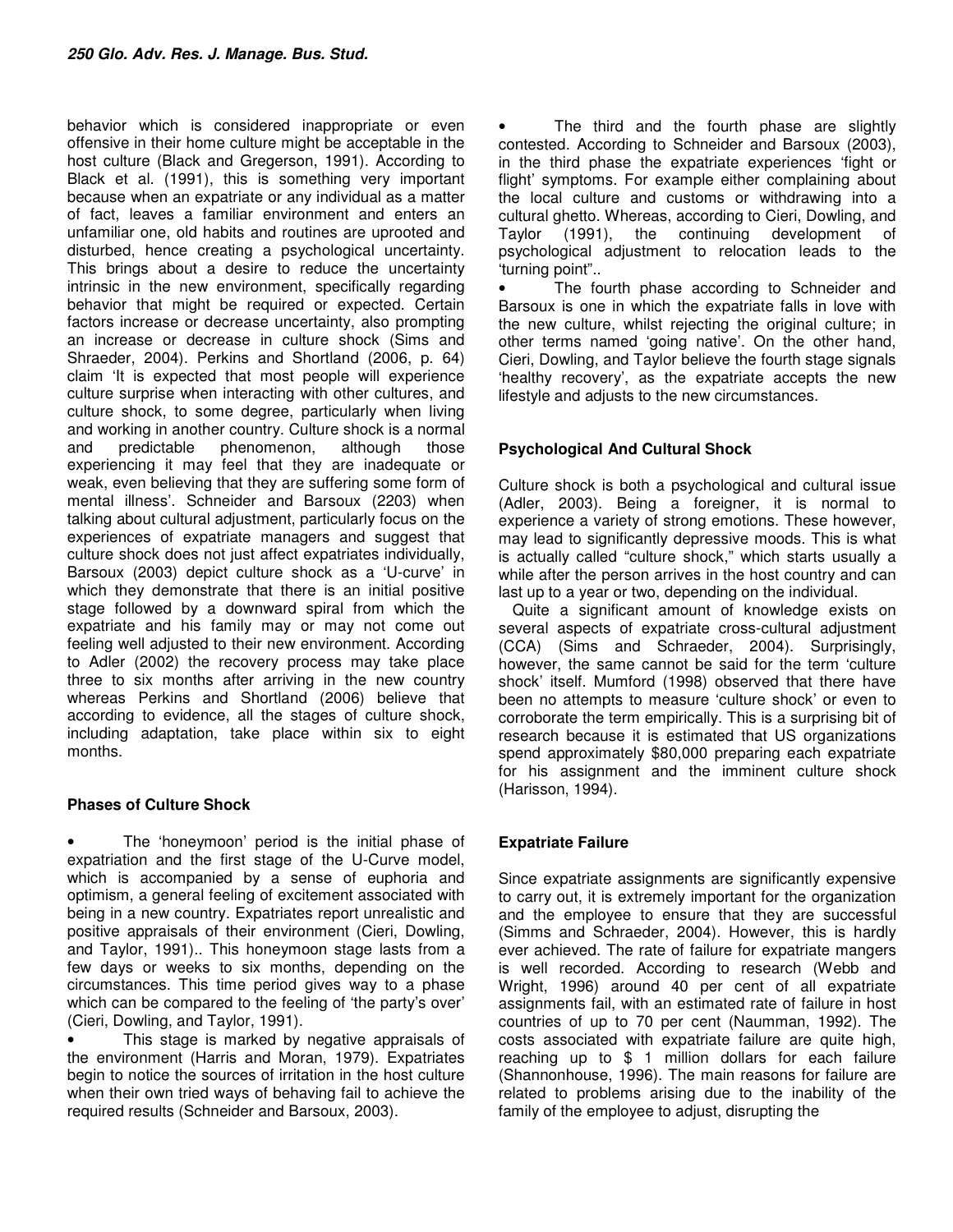expatriate's adaptation to the host environment; and the lack of the expatriate's interpersonal skills. However, the number one and two reasons for failure are the inability of the spouse and the employee to adjust to a foreign culture.

## **Cross-Cultural Interaction**

Due to increase in expatriate assignments, there has been a greater frequency and depth of cross-cultural interaction (Webb and Wright, 1996). Cross-cultural interactions are meant to bring those people together who have different behaviour patterns and cognitive abilities for interpreting different things (Triandis et al.1972). Those expatriates who are not familiar with the cultural norms and patterns of behavior of the host country cannot be happy while living abroad and as such can become a burden to the organization (Webb and Wright, 1996). International assignments and problems relating to adjustment to a foreign culture can affect work performance. Other severe problems such as drugs, alcohol and psychological problems can occur which can underestimate the skills and abilities of an individual whose career history has been otherwise quite successful with a healthy social and family life. Psychological research shows that there is a link between the number of life events that a person suffers from (for example divorce, changing jobs, bereavement) and psychological disorders (Dohrenwend and Dohrenwend, 1974). International managers who move to a foreign country experience life changing events such as changing country, job and house. This leaves a high risk to their psychological well-being and a risk of a performance deficit at their workplace. All this is ultimately a huge risk for the organization.

## **Stress and Culture Shock**

Moving to a foreign country naturally means stress for the expatriate. International assignments generally fall into the category of stressful life events (Furnham and Bochner, 1986). Stress is a major part of expatriate assignments and can result in the initial months when the employee is experiencing culture shock and must learn how to deal with a new culture. It is to be noted that the usual way of handling a situation in one's own country cannot be applied in the host country. This causes more frustration and hence forms a vicious cycle – the expatriate tries to apply his own 'home rules' in the host country and ends up failing miserably, leading to increased stress.

Theoretically, culture shock has been defined as the "stress induced by all the behavioural expectation differences and the accompanying uncertainty with which the individual must cope" (Black and Gregerson, 1991, p.

462). Solomon (1994), similarly, described culture shock as "An emotional and psychological reaction to the confusion, ambiguity, value conflicts, and hidden clashes that occur as a result of fundamentally different ways of perceiving the world and interacting socially between cultures: Disequilibrium" (p. 58).

The culture shock can involve such a situation where the various frustrations felt by the expatriate build up, leading to the explosion of emotions such as anger, depression and homesickness (Black et al., 1999; Harrison 1994; Winkelman, 1994).

## **Factors Affecting Culture Shock**

The literature suggests that there are five key factors affecting expatriate culture shock. These are mainly: 1) training of the expatriate, 2) demographic characteristics of the expatriate, 3) personality traits of the expatriate, 4) organizational support given to the expatriate and 5) the technical competence of the expatriate (Sims and Schraeder, 2004). It is necessary to explain them all in order to get an idea of how culture shock can influence an expatriate and his stay in the foreign country.

## **The Impact of Training**

The ability to adapt to new cultures is an important element of a successful international assignment (Forster, 2000). This is where cross-cultural training is so important. One of the main purposes of training programs is to introduce to the expatriates the importance of culture and to make them aware of cultural differences and how to be sensitive towards them. They should also be made aware of the psychological stresses that are liable to occur while they are on assignment abroad, when they try to adapt themselves to the living and working conditions of the host culture. However, it is important to remember that these are not a cure for everything. Their success or failure depends on the willingness of the expatriates to learn and develop new skills and attitudes. Also, the type of training provided to expatriates and their families can vary between different organizations.

## **Culture Shock and Expatriate Families**

It is one of the most important demographic factors with regards to culture shock amongst expatriates (Black, 1988; Black and Stephens, 1989; Black and Gregersen, 1991; Harvey, 1985; Shaffer and Harrison, 2001; Takeuchi, Tesluk and Yun, 2002; Tung, 1981, 1982). As Rahim has said, 'the effectiveness of overseas managers may be affected by the degree of adaptability and supportiveness of their families, especially the spouse' (1983, pp. 312). It is not possible that the experience of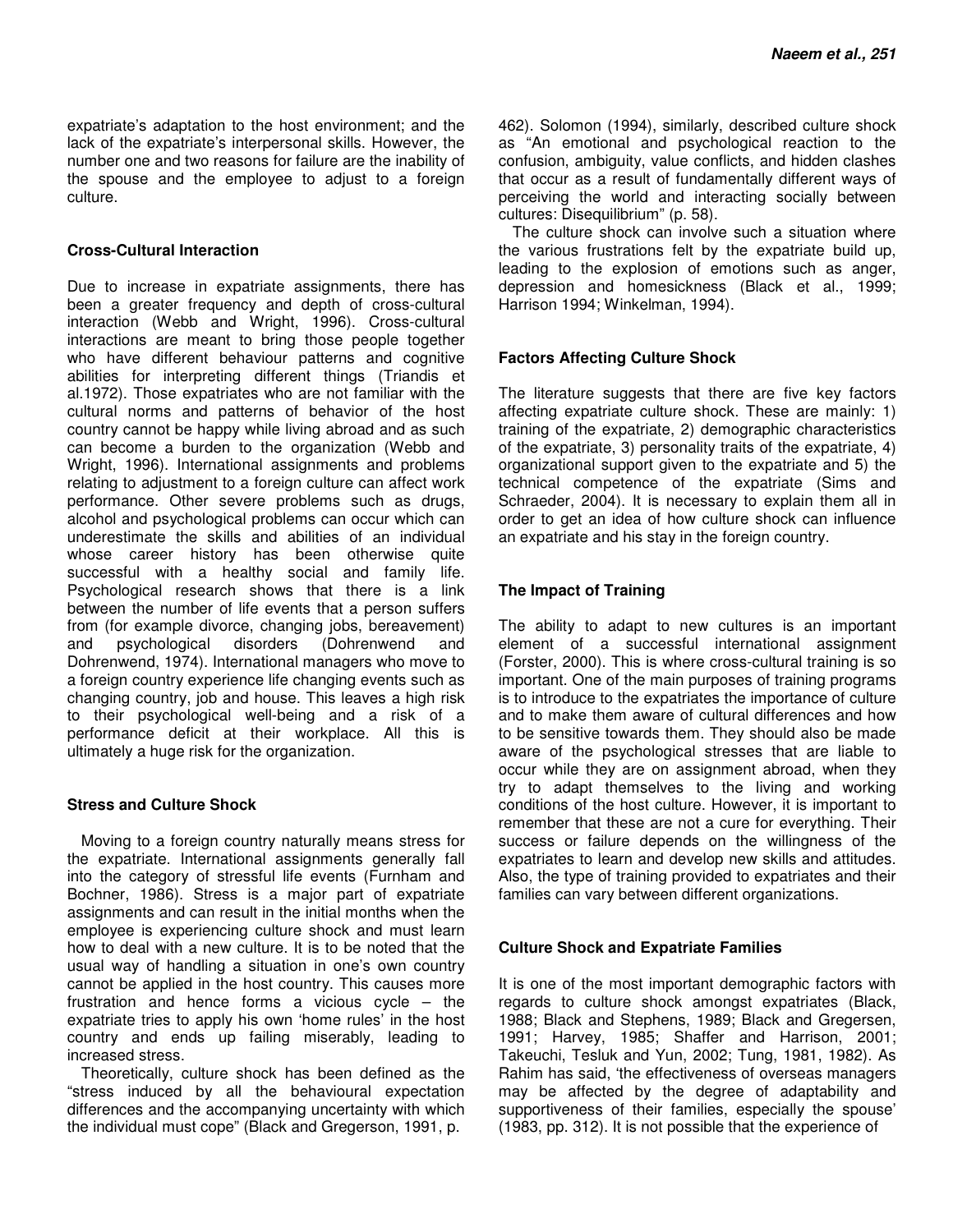an expatriate be in sync with the experience of his family, mainly the spouse and children. According to research by Shaffer and Harrison (2001), it is easier for younger children, who are in pre-schools, to adjust to a new country and culture compared to relatively older children. This increases the chances of culture shock amongst the older children. Expatriate adjustment is greatly dependent on the family's adjustment and vice-versa (Takeuchi et al., 2002). This is referred to as the 'spillover' effect by Takeuchi et al. These spillover effects will apply to the culture shock experience, that is, the increase in expatriate culture shock would increase the family's culture shock and vice-versa.

The wives or partners of expatriates are mostly the ones prone to experiencing extreme stress whilst adjusting to their new environment and situation (Harvey, 1985). Various researchers have given their opinions on this matter. According to Black and Stephens 'the adjustment of the spouse is highly correlated to the adjustment of the expatriate manager and the adjustment of the spouse and the expatriate are positively related to the expatriate's intention to stay in the overseas assignment' (1989, pp. 529).

## **Previous International Experience**

Another demographic factor which is linked to the reduction in uncertainty is the expatriate's previous work experience of living in a foreign country (Dawis and Lofquist, 1984; Nicholson, 1984; Torbiorn, 1982). Black et al. (1999) say that previous overseas experience can help expatriates with what to expect when moving to the new country and adjusting to the culture. Expatriates can use and rely on past experiences regarding the adjustment process and can rely on that experience to reduce the uncertainty associated with the transition (Louis, 1980). This can help lower culture shock and quicken cross-cultural adjustment (Black and Gregerson, 1991; Black et al., 1991). Overall, even though previous overseas experience does tend to make it easy to adjust the second time round but it is important to remember that exactly how that happens or what factors hinder or amplify the impact of previous experience, has still to be completely figured out by researchers in the field (Black, Mendenhall and Oddou, 1991)

## **Personality Characteristics of The Expatriate**

Many researchers have looked at the skills necessary for an expatriate to be effective in a cross-cultural environment (Brein & David, 1971; Church, 1982; Mendenhall & Oddou, 1985; Stening, 1979). However, few organizations recognize the role of chief traits and key competencies on expatriate culture shock (Ioannou, 1995). Research shows that there are certain traits and

competencies possessed by expatriates which can result in increased or decreased likelihood that they will be negatively affected by culture shock (Black, 1990; Black et al., 1999; Harrison, 1994; Mendenhall and Oddou, 1985). The key traits identified in the literature include:

a) Cultural flexibility, which involves an individual's cognitive flexibility. It encompasses both openness to new and different behaviours and the flexibility to replace the activities that were enjoyed whilst in the home country, with new, different activities in the host country (Black, 1990). This is a critical part of overcoming culture shock (Black, 1990; Harrison, 1994; Mendenhall and Oddou, 1985), otherwise the expatriate might experience loneliness, frustration and isolation which will inhibit adjustment (Black, 1990; Church, 1982);

b) Ethnocentricity, which is influential in its affect on expatriate culture shock and cross-cultural adjustment. Ethnocentricity means the values and beliefs of one's own culture are superior to those held by people in other cultures (Wortzel and Wortzel, 1985). Research proves that ethnocentric expatriates are more prone to culture shock – of 'a severe and debilitating' type, and are more likely to fail an expatriate assignment than those individuals who are more tolerant and patient of their circumstances (Caligiuri and Di Santo, 2001; Church, 1982; Furnham and Bochner, 1986; Stening, 1979).

c) Stress, the way an expatriate reacts to it can be an important factor in determining if the individual can overcome culture shock and be successful in crosscultural adjustment (Black, 1988, 1990; Byrnes, 1966; Church, 1982; Mendenhall and Oddou, 1985; Oberg, 1960; Tung, 1981,1982).

**d)** Interpersonal skills; an over-view of the literature (Hammer, Gudykunst and Wiseman, 1978; Hammer, 1987; Mendenhall and Oddou, 1985) revealed that a common cause of culture shock amongst expatriates is related to interpersonal conflict with the host country nationals.

# **Organizational Support Activities**

Quite a significant amount of literature suggests that the amount of organizational support that the expatriate receives, during the course of the assignment, is crucial in that it influences culture shock (Eisenberger, Fasolo and David-LaMastro, 1990; Punnett, 1977). Higher levels of perceived organizational support lead to a greater level of affective commitment to make the international assignment successful. A greater level of affective commitment by the expatriate would increase the probability that the expatriate would make the necessary behavioural modifications that are required in order to reduce culture shock and facilitate cultural adjustment. According to Punnett (1997), in-country social support was very important once the initial culture shock was being felt. Organizational support such as with housing,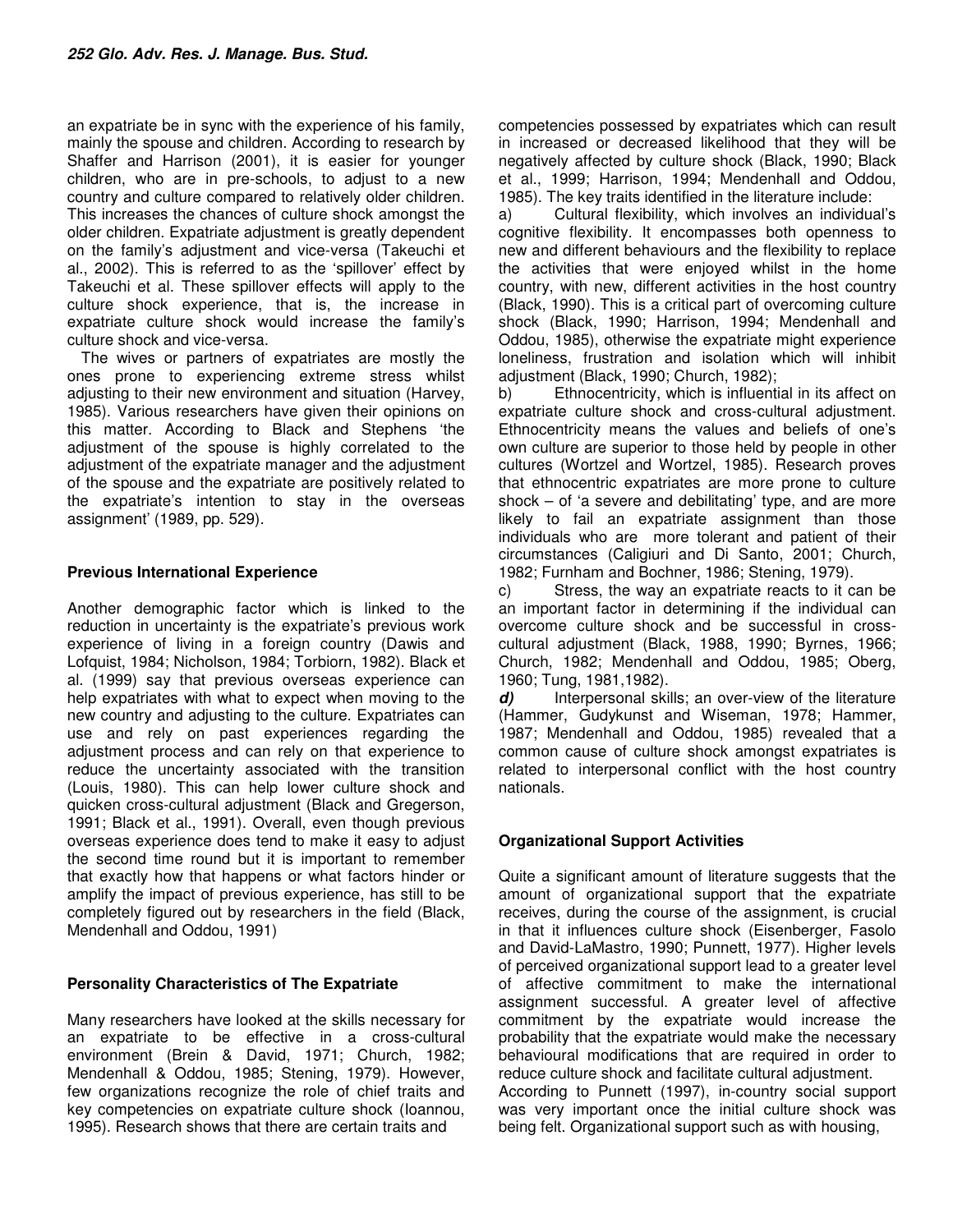schooling and travelling were of utmost importance when overcoming culture shock. Black et al. (1999) found that if there are expatriate co-workers, they could provide information about the do's and don'ts of the host culture to these fellow expatriates. This social support can decrease culture shock and uncertainty.

## **Technical Competence of the Expatriate**

As stated earlier, that expatriate candidates are usually selected on the basis of their job skills or technical and job-based knowledge, it is still the case that an expatriate needs to have certain capabilities, experience and skill to undertake the tasks assigned to them. Job-related abilities do impact culture shock (Baker and Ivancevich, 1971; Black, 1990; Black et al., 1999; Mendenhall and Oddou, 1985; Miller, 1972, 1973; Tung, 1981; Vassel, 1983) and those expatriates who demonstrate higher levels of technical or managerial competence are likely to experience lower levels of culture shock. Despite the importance of expatriate skills and abilities, evidence suggests that choosing candidates solely on the basis of job-related abilities is a mistake (Shilling, 1993). The solution is to create a combination of the two  $-$  jobrelated skills and personality traits /competencies and selecting candidates on the basis of these. Although it is difficult to find expatriate candidates who possess both these abilities, research shows that these expatriates are most likely the ones better able to handle and overcome culture shock and adjust successfully (Black, 1990; Caligiuri, 2000; Mendenhall and Oddou, 1985; Shilling, 1993).

Lastly, it is important to mention how the expatriate experience affects performance at the workplace. Despite its importance, many managers continue to base candidate selection criteria only on technical expertise and often employee (familial) willingness to go. This kind of strategy not only results in a failure of expatriates to adjust, but also inadequate on the- job performance (Caligiuri, 1997; Gregersen & Black, 1990; Shaffer & Harrison, 1998). When asked about the main causes of assignment failure, poor candidate selection was mentioned by 84% of companies participating in the GMAC GRS-NFTC-SHRM Global survey (2001). Adjustment failure costs well above \$150,000 (U.S.) per person (Briscoe, 1995), in addition to an estimated cost of \$80,000 for training, relocation, and compensation (Dowling, Schuler, & Welch, 1996). With such figures, organizations cannot afford to continue making expatriate selection decisions based on heuristics.

## **METHODOLOGY**

The dissertation has made use of empirical methods to study the effects of culture shock on expatriates. The

method undertaken for this research is qualitative, since the aim is to gather an understanding of human behavior and the reasons that govern such behavior. According to Bryman (1988, p. 46), the qualitative approach of research is "an approach to the study of the social world which seeks to describe and analyze the culture and behaviour of humans and their groups from the point of view of those being studied." This is the most apt portrayal of the method used to carry out this research.

Qualitative research is the kind of research design which has many different emphases from quantitative research (Easterby-Smith et al., 1991). One of the most prominent and significant differences between qualitative and quantitative research is the priority given to the perspectives of those who are being studied rather than the concerns of the researcher. Apart from that, a certain kind of emphasis is on the interpretation of observations in accordance with the subjects' own understandings.

The methods adopted for this research made use of structured, open-ended written interviews, instead of face-to-face interviews. The reason for that was merely because of the difficulty in accessing the expatriates due to their geographical locations around the world. Interviews would have been difficult to conduct over the telephone due to the different locations of every expatriate. The most problematic issue in this case would be the time difference  $-$  since every country is either a few hours ahead of UK or a few hours behind UK. It would have been almost impossible to interview each person at a time which would have suited both the participant and the researcher (keeping in mind the time difference). The issue of recording these interviews and then transcribing them would have proved time consuming and quite difficult.

## **Preperation and Pre-Departure Training**

A majority of the respondents said that they were informed of their assignment either two months or a few weeks in advance. Most of the expatriates were not provided any form of pre-departure training whatsoever. In response to the question, they wrote "none". One French expatriate, now working in Italy, said: "Absolutely nothing. Even no support for the logistics: how to find an apartment, school for kids, etc, which is very different from assignments from countries like the US or from the private sector".

This is interesting because none of the expatriates from the US said that they had received any sort of predeparture training. He was also told that he would not be allowed to travel alone. Another was a Japanese expatriate who said that his organization provided him extensive training before deploying him to every country that he has lived in as an expatriate. Training included lifestyle learning of host country and cultural awareness. Another Japanese expatriate also said he received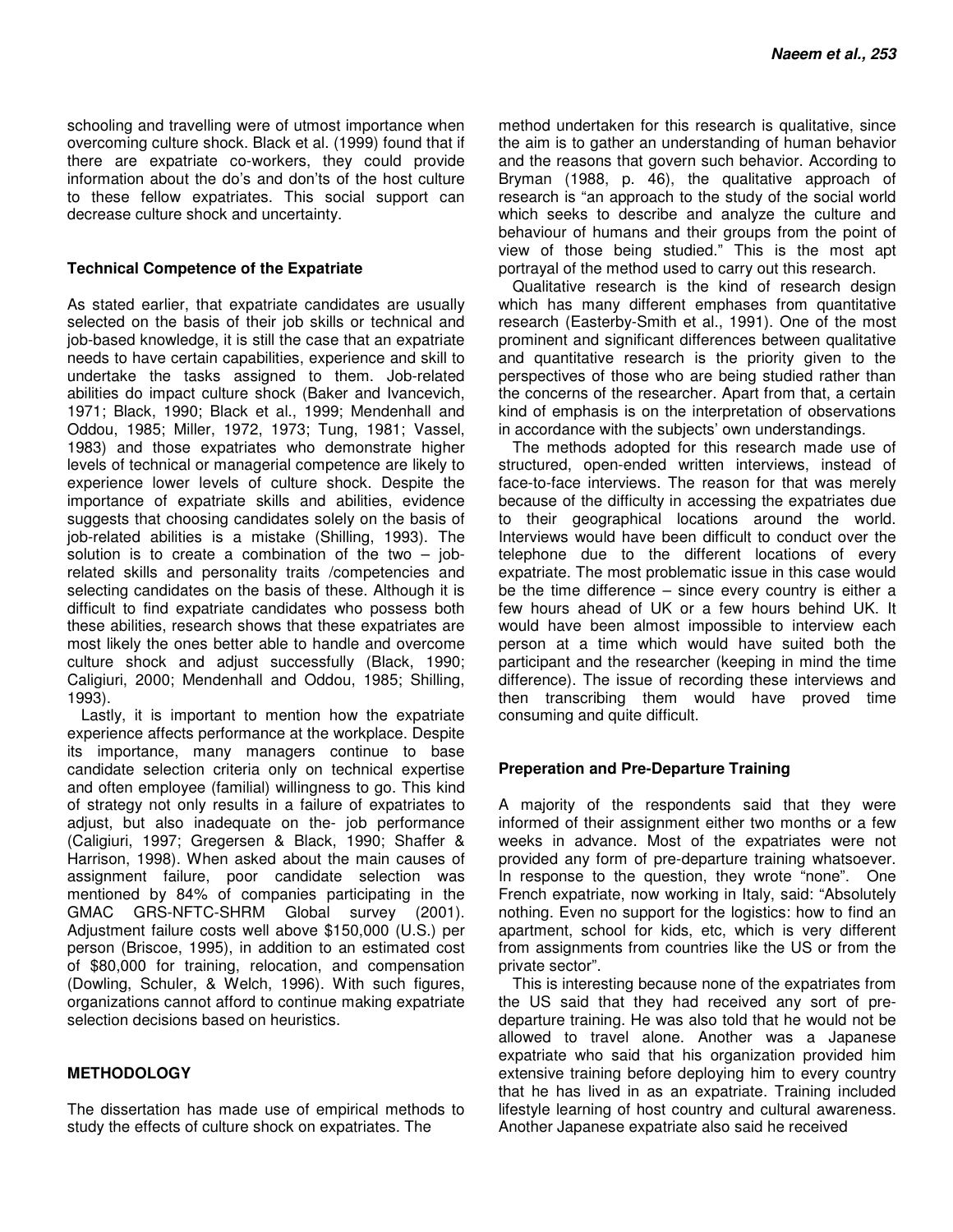training before being deployed. This included lifestyle and security training, along with work-related training. On the other hand, an American expatriate who has travelled extensively around the world, currently based in Indonesia, said that he was provided pre-departure training only on his very first assignment. Some expatriates wrote "Not Applicable" in response to the question.

## **Emotions and State of Mind**

The question based on this theme received varying answers. The question was asked with regards to the emotions and state of mind of the expatriates when they first came to the host country. Generally, a vast majority of the expatriates said that they were excited but slightly apprehensive at the same time. An Irish expatriate, who has lived in eleven countries, responded in these words: "First appointment was a kaleidoscope of perceptions and new sensory inputs; this can be quite overwhelming until you recalibrate your own perceptions of 'the norm' and can reestablish some kind of emotional equilibrium. Of course all these new experiences were exciting and could easily be overwhelming. I am particularly accepting of change and enjoy new experiences and challenges, but this is not for everyone. Those who take comfort in routine and stability would find the dislocation of living working and socializing environments very threatening." One Japanese expatriate said that although he was excited to be in a new country, he was still a bit worried about crime and insecurity. Another Japanese expatriate, living in Pakistan, said that there was a mixture of excitement and uneasiness in his mind. He went on to say: "However, as is always, there was more excitement than fear or insecurity when I first came to Pakistan".

An Italian expatriate living in Pakistan wrote that although she was excited about the new country and culture, she was a little concerned about accommodation "due to the bureaucratic procedure." She did not explain it further. An Ethiopian expatriate wrote that he was excited but "somehow cautious" upon arrival in Pakistan.

Some expatriates wrote that when they first arrived in their host countries, they were excited about the prospects of new opportunities with regards to their specific fields. For example, scientists, researchers and engineers, all working for a Governmental organization, wrote that they were very excited about the opportunity of learning from scientific facilities that their host countries were providing. A Turkish expatriate wrote that when she landed in America, she was very excited about the availability of scientific facilities that she would get to explore. A Pakistani expatriate wrote that he was genuinely excited to come to America, because he was seeking opportunities that he knew America could provide. Another Pakistani expatriate, who moved to Saudi Arabia, wrote: "I was excited and enthusiastic

about learning new techniques in engineering and to know about new people."

## **The Phases of Culture Shock**

The question about the phases of culture shock was the most detailed. The responses were very interesting. One American expatriate wrote that he experienced all the phases of culture shock. Currently, he is working in Indonesia and said that he worked in China, on and off for eighteen years, as an expatriate and eventually left because he felt that he was getting too cynical about things there. A majority of the expatriates say that they experienced 'the honeymoon phase' and one American expatriate, living in France wrote that it has been six weeks since he came to his host country and he is still in the 'honeymoon phase.' Phase one and two, 'the honeymoon phase' and 'the party's over phase' were the most common phases experienced by the expatriates. Some wrote that loneliness and homesickness were felt but culture shock was not specifically experienced. One Turkish expatriate, living now in the United States, wrote that she was homesick but she did not experience culture shock per se. She believes that basically everything is the same from lifestyle point of view, except language.

An Italian expatriate living in Turkey said that he does not recognize himself in any of the phases mentioned. And he also wrote that the country had a very religious background, which he respected and tried to avoid things like drinking in public, which might have been considered offensive. It was noticed that some expatriates did not respond directly to this question, such as this expatriate. They wrote generally about culture and behavior. Another expatriate, an Iranian living in Italy, who replied in a similar manner to the above mentioned expatriate, said that he believes that there are several things that have a negative impact on a person when one travels in other areas and in different cultures, such as society, behavior, clothing, food, movement, style of talking and religion but after a while a person builds up tolerance.

## **Symptoms Of Culture Shock And Interaction With HCNs**

Responses differed with every expatriate in questions about 'symptoms' of culture shock and the interaction with the host country nationals. Some expatriates wrote that they did not experience culture shock at all, writing that they were well-prepared, confident and ready to handle anything. Some wrote that they did not feel any different than they did back home and that there were no surprises in the host country and that people are generally the same everywhere. While certain other expatriates wrote that the major symptoms of culture shock were feelings of loneliness, sadness, frustration,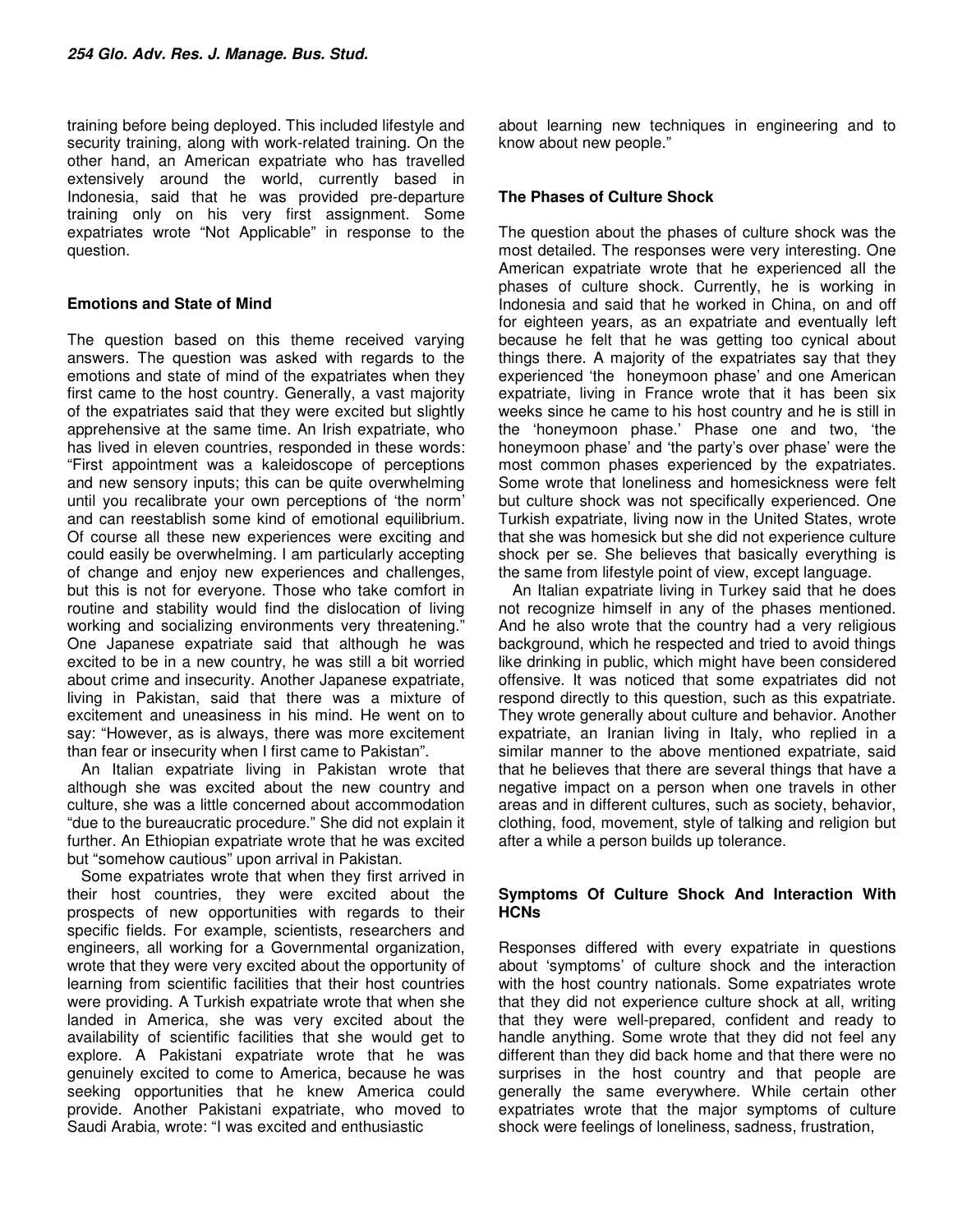shock at the living conditions of people and their attitude. A Japanese expatriate wrote that his biggest culture shock in his host country Pakistan was that he felt the nationals complained about everything and he was surprised about the people's way of thinking and acting.

An American expatriate wrote about his culture shock symptoms in Saudi Arabia, saying that he was very upset about the attitude of the local people and found them to be arrogant and disrespectful towards foreigners.

One Japanese expatriate wrote about his general experiences as an expatriate. He said that he was rarely shocked. He found similarity of mind and flow of feelings in countries like Indonesia and Uruguay but faced difficulties in Bangladesh and Mexico initially, eventually worked it out by communicating with host country nationals. He wrote that he was able to then adjust "naturally."

#### **Stress and Family Adjustment**

A vast majority of expatriates wrote that they were stressed out most of the times and this was due to homesickness, cultural adjustment, language barriers and frustration at HCNs. All of those who were stressed dealt with it in a positive way. Some expatriates confided in their spouses, some took it out by working out at the gym or swimming, some turned to reading and some resorted to silence. They all wrote that it is important to combat stress by doing positive things. An Irish expatriate wrote that stress should be handled positively, not by drinking. A Brazilian expatriate who is working here in UK at a shipping organization, wrote that he has noticed that he has been getting more stressed and tired as the job becomes more demanding.

One Japanese expatriate wrote that he did not experience any stress at all. He said the trick is to 'Do in Rome as the Romans do.' Some expatriates did not take their families with them. One expatriate said that he would work longer hours to avoid coming home to an empty apartment. An Irish expatriate, whose wife and children accompanied him, said that his children had difficulties adjusting in Bangladesh but were assisted by their school which had a specific program designed to help expatriate children adjust to the prevailing environment of the country.

## **DISCUSSION**

One of the themes that the literature extensively talks about is the phenomenon of culture shock itself (Oberg, 1960), its symptoms and the phases of culture shock (Cieri, Dowling, and Taylor, 1991). All these, in effect, generally are about culture shock, its effects on expatriates and the inter-cultural and cross-cultural competencies of these expatriates (Sims and Schraeder,

2004). The findings have revealed that the phenomenon is experienced by a majority of expatriates who participated in the research and has affected them all in a different manner.

Whilst talking about culture shock and its effects, it is seen that it affects expatriates as they travel extensively to different countries around the world. It has psychological and emotional effects on expatriates and (Adler, 2003) can result in change in behaviour of these expatriates. The literature talks about the fact that culture shock is deeply rooted within uncertainty (Black and Gregerson, 1991) and many expatriates are uncertain of how to react in an environment or situation that they are not used to, that is new to them. This uncertainty leads to culture shock.

## **CONCLUSION**

This dissertation mainly aimed to understand and explore the phenomenon of culture shock amongst expatriates on assignments abroad. It talked about many things that are associated with culture shock and highlighted the causes and effects of this phenomenon. The dissertation focused at first on the literature based on culture shock and its stages and influences. It explored the facts and highlighted the already conducted research and its results of the studies on culture shock. The dissertation then explored the psychological, emotional and other aspects of culture shock through qualitative research conducted in the form of interviews conducted amongst expatriates from around the globe. This research involved participation from various nationals, who gave their accounts of experiences of their expatriate assignments and their views on culture shock and how it affected them.

The findings were analyzed through qualitative analysis to reveal the factors associated with culture shock and then discussed to highlight and contrast the themes that came out of the literature and the interviews. The results of the study has given a remarkable insight into this phenomenon and revealed certain eye-opening incidents which require the attention of international governments and human rights organizations. Issues such as hostile attitudes and ethnocentric behavior of nationals of certain nations need to be investigated. The attitude of host country nationals towards expatriates is important in understanding and combating culture shock. It has also been understood from this research that there is too much focus on training expatriates and their reaction to HCNs. Some attention also needs to be given to the HCNs; where they need to be trained to welcome their guests graciously and not treat them as if they were somehow inferior to themselves. The responses from some expatriates revealed that particular people in some countries need to be less arrogant and display some courtesy towards people who have left behind their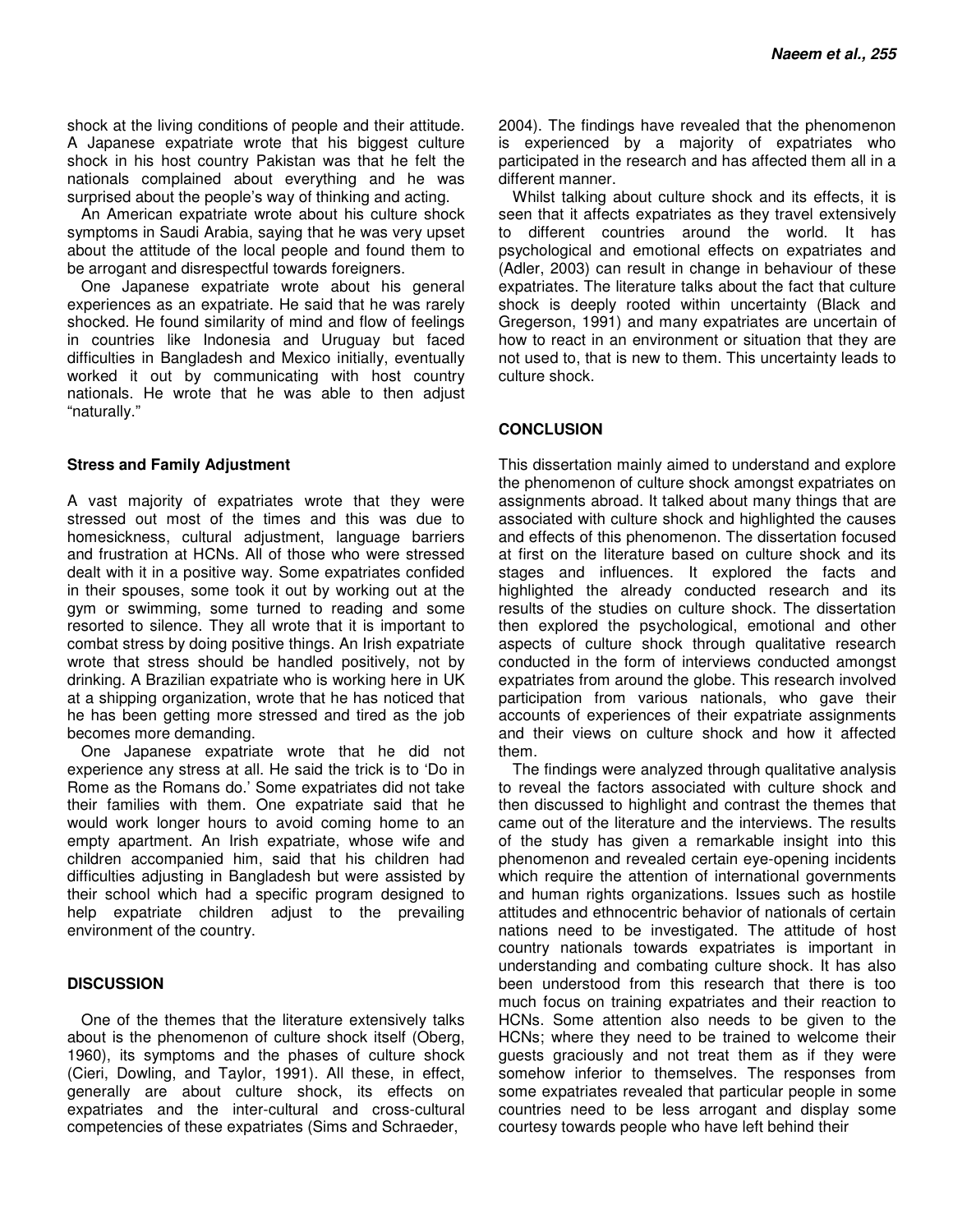homes and sometimes their families, to come down to foreign lands and cultures in order to work on assignments.

This research portrayed the honesty and openness of expatriates in talking about their expatriate experiences. It has been an essential learning experience for the researcher as well because it revealed so many new things which the literature alone did not. Many expatriates have talked about how personal the experience of expatriation becomes when one begins to settle down after having experienced culture shock. Relationships begin to be formed and people's lives are changed for the better after encountering new people, new sights and sounds, new cultures and behaviors.

It was felt that the main purpose of the research was achieved through reading the responses of the expatriates from such diversity of nationalities and cultures and by understanding what they had to say. The research was authentic and rich in its nature and portrayed the essential human element of personal experience. The dissertation explained and analyzed culture shock amongst expatriates, its reasons and forms and ways to avoid it. It helped understand many factors associated with adjustment of expatriates and highlighted aspects of cross-cultural interaction amongst host country nationals and expatriates. The research was an overview of the simple fact that human beings all around the world, no matter how different they may be in cultures and identities, yet share the same human emotions of excitement, sadness, happiness, loneliness and feelings of appreciation, disappointment, gratitude and remorse.

#### **REFERENCES AND BIBLIOGRAPHY**

- Adler NJ (1984). Women in international management. California Management Review, 26, 78-99.
- Adler NJ (1986). International dimensions of organizational behavior. Boston: PWS-Kent Publishing Company.
- Adler NJ, and Izraeli DN (1988). Women in management. New York: M.E. Sharp Inc.
- Adler I (2003). The heavy toll of culture shock. Business Mexico, 13(3), 19.
- Baker J, and Ivancevich J (1971). The assignment of American executives abroad: systemic haphazard, or chaotic? California Management Review, 13(3), 421-443.
- Baliga G, and Baker J (1985). Multinational corporate policies for expatriate mangers: selection, training and evaluation. SAM Advanced Management Journal, 43-58.
- Beaverstock JV (1994). Re-thinking skilled international labour migration: World cities and banking organisations. Geoforum, 25, 323-338.
- Bell J (1993). Doing your Research Project. Buckingham, Open University Press.
- Birdseye MG, and Hill JS (1995). Individual, organizational/work and environmental influences on expatriate turnover tendencies: An empirical study. Journal of International Business Studies, Fourth Quarter, 787-813.
- Black JS and Stephens GK (1989) The Influence of the Spouse on American Expatriate Adjustment and Intent to Stay in Pacific Rim Overseas Assignments. Journal of Management, 15(4), 529-44.
- Black S, and Mendenhall M (1990). Cross-cultural training effectiveness: a review and theoretical framework for future research. Academy of Mangement Review, 15(1), 113.
- Black JS (1990). Personal dimensions and work role transitions. Management International Review, 30, 119-134.
- Black JS and Gregerson HB (1991). The other half of the picture: Antecedents of spouse cross-cultural adjustment. Journal of International Business Studies, 3, 461-478.
- Black JS, Mendenhall M, and Oddou G (1991). Toward a comprehensive model of international adjustment: An integration of multiple theoretical perspectives. Academy of Management Review, 16, 291-317.
- Black SJ, Mendenhall M, and Oddou G (1991). Toward a Comprehensive Model of International Adjustment: An Integration of Multiple Theoretical Perspectives. Academy of Management Review, 16(2), 291-317.
- Blue JL, and Haynes U (1977). Preparation for the Overseas Assignment. Business Horizons, June. 61-67.
- Bochner S (1982). Cultures in Contact: Studies in Cross-Cultural Interaction, New York: Pergamon Press.
- Bock P (1970). Culture shock: a reader in modern anthropology. Knopf: New York.
- Brein M, David KH (1971). Intercultural communication and adjustment of the sojourner. Psychological Bulletin ,76, 215-230.
- Brewster C and Pickard J (1994). Evaluating expatriate training. International Studies of Management and Organization, 24(3), 18-35.
- Brislin R, Cushner C, Cherrie C, and Yong M (1986). International Interactions: A Practical Guide. Beverly-Hills: CA.
- Briscoe DR (1995). International human resource management. Englewood Cliffs, NJ:

- Bryman A (1989). Research Methods and Organization Studies. London, Unwin Hyman.
- Bryman A (2001), Social Research Methods. Oxford : Oxford UP.
- Bryman A, and Bell E (2003). Business Research Methods. Oxford : Oxford UP.
- Caligiuri PM (1997). Assessing expatriate success: Beyond just "being there". In Z Aycan (eds), New approaches to employee management, Expatriate management: Theory and Research 4, (pp. 117-140) Stamford, CT: JAI.
- Caligiuri PM (2000). The Big Five personality characteristics as predictors of expatriates' desire to terminate the assignment and supervisor-rated performance. Personnel Psychology, 53, 67-88.
- Caligiuri PM and Di Santo V (2001). Global competence: What is it, and can it be developed through global assignments? Human Resource Planning, 24, 27-34.
- Church AT (1982). Sojourner adjustment. Psychological Bulletin, 91, 540-572.
- Dawis RV and Lofquist LH (1984). A psychological theory of work adjustment. Minneapolis: University of Minnesota Press.
- Deshpande SP, and Viswesvaran C (1992). Is cross-cultural training of managers effective: A meta-analysis. International Journal of Intercultural Relations, 16, 295-310.
- Dohrenwend BP, and Dohrenwend BS (1974). Stressful Life Events: Their Nature and Effects. New York: John Wiley.
- Dowling PJ, Schuler RS, & Welch DE (1996). International dimensions of human resource
- Management . Belmont, CA: Wadsworth Publishing Company.
- Dumaine G (1995). Don't be an ugly American. Fortune 15, 33-35.
- Easterby-Smith M, Thorpe R, Lowe A (2002). Management Research. London, Sage.
- Eisenberger R, Fasolo P, and Davis-LaMastro V (1990). Perceived organizational support and employee diligence, commitment and innovation. Journal of Applied Psychology, 75, 51-59.
- Fang T (1999). Chinese Business Negotiating Style, Sage Publications: Thousand Oaks, CA.
- Forster N (2000). Managing Staff on International Assignments: A Strategic Guide. London: Pearson Educational/ Financial Times Publications.
- Furnham A, and Bochner S (1986). Culture Shock: Psychological reactions to unfamiliar environments. London: Methuen.
- Furnham A, and Bochner S (1986). Culture Shock. London: Routledge.
- Furnham, A (1988). The Adjustment of sojourners. In Y.Y Kim & W.B Gudykunst (eds), Cross-cultural Adaptation: Current Approaches. Beverley Hills, CA: Sage.

Prentice-Hall.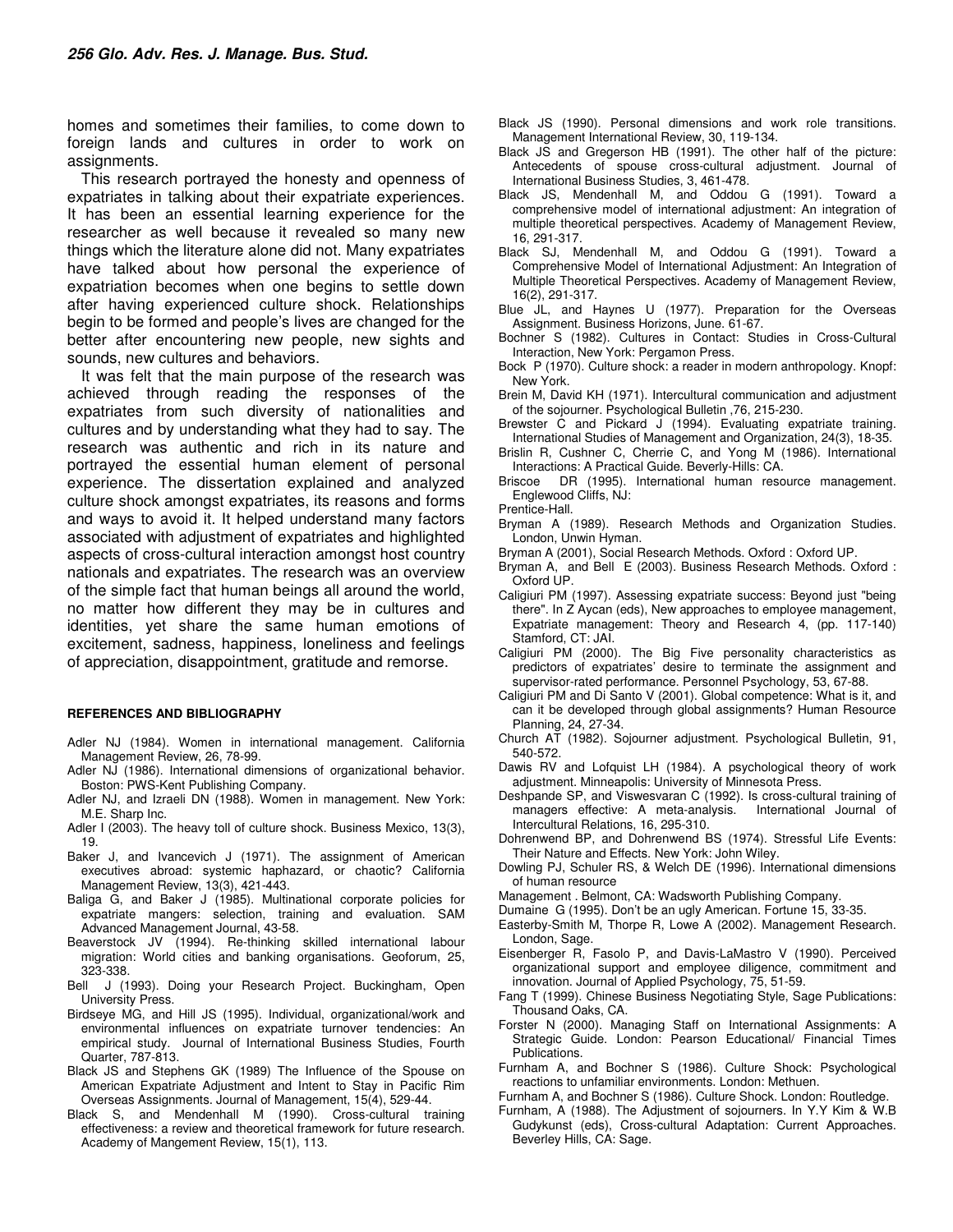- Gertsen M (1990). Intercultural competence and expatriates. International Journal of Human Resource Management , 1(3), 341- 362.
- Gregersen HB, Black JS (1990). A multifaceted approach to expatriate retention in international assignments. Group and Organization Studies, 15(4), 461-485
- Guthrie GM (1975). A behavioural analysis of culture learning. In R Brislin, R Bochner & S Lonner (eds), Cross-cultural perspectives on learning, 95-115. Wiley: New York.
- Hammer MR, Gudykunst WB, and Wiseman RL (1978). Dimensions of intercultural effectiveness: An exploratory study. International Journal of Intercultural Relations, 2, 382-393.
- Hammer MR (1987). Behavioural dimensions of intercultural effectiveness. International Journal of Intercultural Relations, 11, 65- 88.
- Hardill I (1998). Gender Perspectives on British Expatriate Work. Geoforum, 29(3), 257-268
- Harris PR, and Moran RT (1979). Managing Cultural Differences. The international management series,1, Houston. TX: Gulf.
- Harris PR, and Moran RT (1991). Managing Cultural Differences . Gulf Publishing Company, Houston, TX.
- Harrison JK (1994). Developing successful expatriate mangers. Human Resource Planning, 17, 17-33.
- Harvey MG (1985). The Executive Family: An Overlooked Variable in International Assignments. Columbia Journal of World Business, 20, 84-92.
- Harvey M (1998). Dual-career couples during international relocation: the trailing spouse. International Journal of Human Resource Management , 9(2), 309-331.
- Henry N, and Massey D (1995). Competitive time-space in high technology. Geoforum, 26, 49-64.
- Ioannou L (1995). Unnatural selection. International Business, 54-57.
- Katz J, and Seifer DM (1996). It's a different world out there: Planning for expatriate success through selection, pre-departure training and on-site socialization. Human resource planning, 19, 32-49.
- Liu SH (1996). Confucian ideals and the real world: a critical review of contemporary neo- Confucian thought. In W.M. Tu (eds), Confucian Traditions in East Asian Modernity, Harvard University Press: Cambridge, MA.
- Loius MR (1980). Surprise and sensemaking: What newcomers unfamiliar organizational settings. Administrative Science Quarterly, 25, 226-247.
- Mamman A (1995). Expatriates' intercultural effectiveness by chance of birth. In J Selmer
- (eds), Expatriate Management: New Ideas for International Business, Quorum Books: Westport, CT, 137-155.
- Mamman A, and Richards D (1996). Perceptions and possibilities of intercultural adjustment:some neglected characteristics of expatriates. International Business Review, 5(3), 283-301.
- McEnery J, and DesHarnais G (1990). Culture shock. Training and Development Journal, 43-47.
- Mendenhall M, and Oddou G (1985). The dimensions of expatriate acculturation: A review: Academy of Management review, 10, 39-48
- Mendenhall M, and Oddou G (1986). Acculturation profiles of expatriate managers: implications for cross-cultural training programs. Columbia Journal of World Business, 21(4), 34-67.
- Mendenhall M and Wiley C (1994). Strangers in a strange land. American Behavioural Scientist, 5, 605-621.
- Miller EL (1972). The overseas assignment: How managers determine who is to be selected. Michigan Business Review, 24(3), 12-19.
- Miller EL (1973). The international selection decision: A study of some dimensions of managerial behavior in the selection process. Academy of Management Journal, 16, 239-252.
- Mumford DB (1998). The measurement of culture shock. Journal of Social Psychiatry and Psychiatric Epidemiology, 33,149-154.
- Nicholson N (1984). A theory of work role transitions. Administrative Science Quarterly, 29, 172-191.
- Naumann E (1992). A conceptual model of expatriate turnover. Journal of International Business Studies, 3, 499-532.
- Naumann E (1992). Job relocation: Stress and the role of the family. Work and Stress, 4, 75-81.
- Oberg K (1960). Culture shock: Adjustment to new cultural
- environments. Practical Anthropologist, 7, 177-182.
- Oberg K (1960). Culture Shock: adjustment to new cultural environments. Practical Anthropology, 7, 177-182.
- Perkins SJ, Shortland SM (2006). Strategic International Human Resource Management. London: Kogan Page.
- Punnett BJ (1997). Towards an effective management of expatriate spouses. Journal of World Business, 3, 243-258.
- Rahim A (1983). A Model for Developing Key Expatriate Executives. Personnel Journal, 62, 312-14.
- Saunders M, Lewis P, Thornhill A (2003). Research methods for Business Students. Prentice Hall.
- Scullion H (1994). Creating international managers: recruitment and development issues. In Human Resource Management in Europe: Perspectives for the 1990s. London: Routledge.
- Selmer J, Lauring J, and Feng Y (2009). Age and expatriate job performance in Greater China. Cross Cultural Management: An International Journal, 16 (2), 131-148.
- Shaffer MA, Harrison DA (1998). Expatriates' psychological withdrawal from international assignments: Work, non work, and family influences. Personnel Psychology, 51(1), 87-118.
- Shaffer MA, and Harrison DA (2001). Forgotten partners of international assignments: Development and test of a model of spouse adjustment. Journal of Applied Psychology, 86, 238-254.
- Shannonhouse R (1996). Overseas-assignment failures. USA Today/International, 8A.
- Shilling M (1993). Avoid expatriate culture shock. HRMagazine, 58-63.
- Sims HR, and Schraeder M (2004). An Examination of Salient Factors Affecting Expatriate Culture Shock. Journal of Business and Management , 10(1), 73.
- Smalley WA (1963). Culture shock, language shock and the shock of self-discovery. Practical Anthropology, 10, 49-56.
- Smith C, and Still L (1997). Are women being prepared for international management? Industrial Employment Relations Review, 3(1), 21-35.
- Solomon CM (1994). Success abroad depends on more than just job skills. Personnel Journal, 4, 51-59.
- Stening BW (1979). Problems of cross-cultural contact: A literature review. International Journal of Intercultural relations, 3, 269-313.
- Taboada MB (1998). Firms try to ease shock of stranger in strange land. Business First-Columbus, 33, 43.
- Taft R (1977). Coping with unfamiliar cultures. In N Warren (ed), Studies in cross-cultural psychology, 1, (pp 121-153). Academic Press: London.
- Takeuchi R, Tesluk P, and Yun S (2002). An examination of crossover and spillover effects of spousal and expatriate cross-cultural adjustment on expatriate outcomes. Journal of Applied Psychology, 87, 655-666.
- Thompson A (1986) Australian Expatriate Wives and Business Success in South-East Asia. Euro-Asia Business Review, 5(2), 14- 18
- Thai NL, and Cateora PR (1979). Opportunities for women in international business. Business Horizons, 22, 21-27.
- Torbiorn I (1982). Living abroad: Personal adjustment and personnel policy in the overseas setting, New York: Wiley.
- Triandis HC, Vassiliou V, Tanaka Y, and Shanmugam A (1972). The Analysis of Subjective Culture. Wiley: New York.
- Tung R (1981). Selection and training of personnel for overseas assignments. Columbia Journal of World Business, 16(1), 35-49.
- Tung RL (1982). Selection and Training Procedures of U.S, European and Japanese Multinationals. California Management Review, 25, 57- 71.
- Tung R (1987). Expatriate assignments: enhancing success and minimising failure. Academy of Management Executive, 11, 241-244.
- Tung R (1988). The New Expatriates: Managing Human Resources Abroad, Cambridge Mass: Ballinger.
- Vasil L, and Wass H (1993). Portrayal of elderly in the media: a literature review and implications for educational gerontologists. Educational Gerontology, 19, 71-85.
- Vassel B (1983). Ten ways to improve performance in your overseas operation. Paper presented at the Annual OB Conference, Brigham Young University.
- Webb A, and Wright PC (1996). The expatriate experience: implications for career success. Career Development, 1(5), 38-44.
- Weeks DA (1993). Reluctant Expatriates. Across the Board, 30, 14.